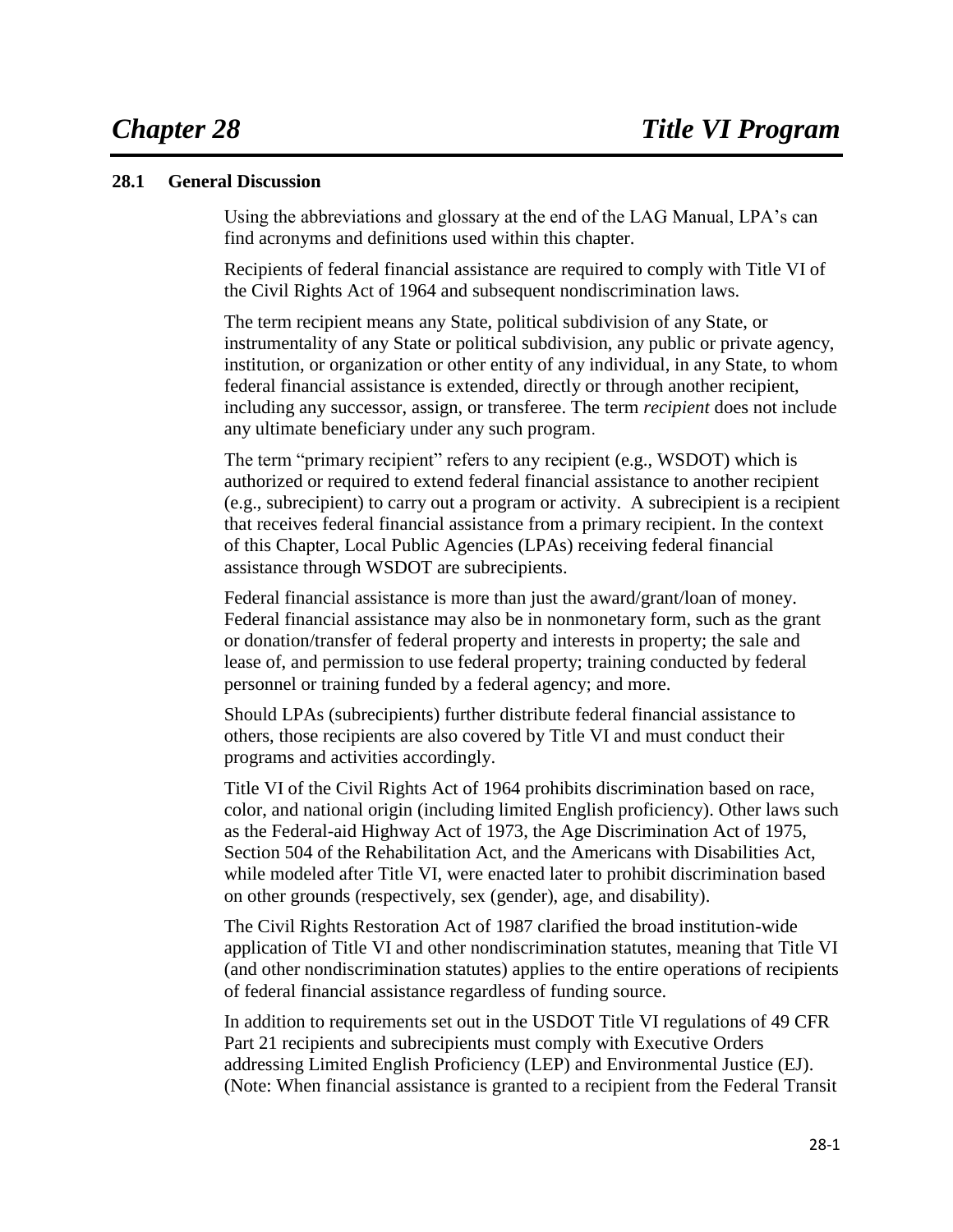Administration (FTA), the recipient should refer to the FTA's Title VI Circular C4702.1B).

WSDOT must monitor Title VI compliance of its (sub)recipients as well as implement procedures for assessing compliance by subrecipients. If an LPA accepts federal financial assistance from WSDOT, the LPA:

- Agrees to compile and maintain records necessary for recipient and federal funding agency to determine Title VI compliance;
- Agrees to submit reports describing the manner in which their programs, services and activities are being conducted in compliance with Title VI;
- Agrees to comply with Title VI; and,
- Agrees that the federal government has a right to seek judicial enforcement in noncompliance situations.

WSDOT also requires the LPA to establish a Title VI Program. A Title VI Program refers to a system of requirements developed to implement Title VI, which this chapter outlines. The LPA commits to conducting their transportation programs and activities in a nondiscriminatory manner.

#### **28.2 Title VI Plan**

A Title VI Plan represents policies and procedures for implementing Title VI. It must contain sufficient information from which to determine whether the recipient/subrecipient complies with Title VI and be reflective of the measures that the recipient/subrecipient will take in each of its programs and activities to ensure nondiscrimination.

LPAs must retain their Title VI plan or Letter of Intent six years past the date WSDOT approved a new or revised plan.

Appendix 28.91 is a sample template of a Title VI Plan for large agencies (e.g. serving a population of 75,000 or more). Larger agencies with a Title VI Plan approved for a different federally funded transportation program (e.g., FTAapproved) have the option of submitting that Title VI Plan for WSDOT approval or creating a new Title VI Plan.

The following program elements are required to be included in all Title VI Plans developed by LPAs:

- a. Table of Contents
- b. Standard Title VI Assurances [USDOT 1050.2A], signed, dated and inserted verbatim (Form LA28.94);
- c. A Policy Statement that reflects the LPA's commitment to Title VI compliance signed by the LPA's Chief Executive Officer (CEO);
- d. Authorities citing all relevant federal statutes, regulations, executive orders and other laws.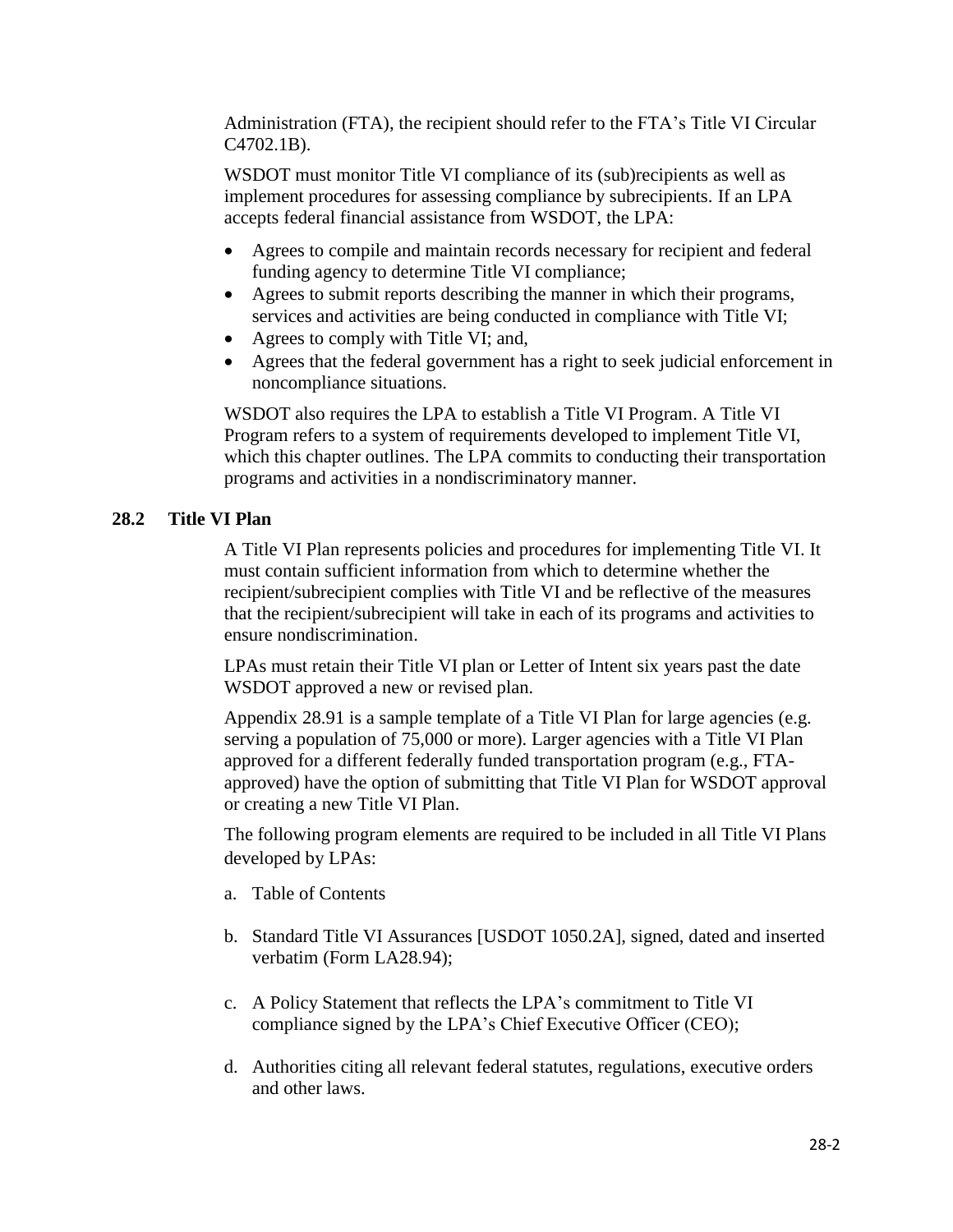- e. Organization and Staffing Identification of the Title VI Coordinator and any program area Title VI Liaisons responsible for the management and administration of the Title VI Program. Describe the roles and responsibilities of the Title VI Coordinator (and Liaisons, as appropriate). Include an organization chart that readily identifies the reporting relationship between the Title VI Coordinator and Department/Division Manager;
- f. Program Areas/Review Procedures This section describes the agency's program areas associated with highway transportation (i.e., Planning, Design, Education and Training, Right of Way, Construction, Maintenance), the Title VI responsibilities in each area, and procedures for how each area will be monitored/reviewed for Title VI compliance (including the type of data collected, how it is collected and analyzed, and reporting requirements);
- g. Complaint Procedures This section must outline the process for filing Title VI complaints (include how and where a complaint can be filed, how complaints will be tracked and monitored (identify the point of contact for receipt of complaints), and how the process for filing Title VI complaints is distributed internally and externally). This process must be consistent with the Federal Highway Administration's (FHWA's) Title VI complaint processing procedures (refer to FHWA's website for Questions & Answers pertaining to Title VI complaints)
- h. Distribution of Title VI Information This section must describe public involvement/outreach procedures used to engage the public in transportation decision-making; how public outreach data is collected and analyzed for effectiveness; and how Title VI information is distributed to the public (e.g., on the agency's website, at locations where the agency conducts public meetings, reception areas/counters, in documents for public distribution, in agency procurement documents, et al);
- i. A description of policies and procedures addressing language access (Limited English Proficiency) and Environmental Justice.

Appendix 28.92 is a Letter of Intent for use by smaller LPAs (e.g. serving a population of 75,000 or less) who adopt WSDOT's Title VI Plan. LPAs not executing a Letter of Intent are required to develop a comprehensive plan as outlined in Appendix 28.91. The Standard Title VI Assurances [USDOT1050.2A] must also be included, signed, dated, and unaltered.

#### Plan Submissions

LPAs must submit their Title VI Plan and Assurances to WSDOT- OEO before receiving federal financial assistance. Submission by mail or email to TitleVI@wsdot.wa.gov. Local Programs staff will verify with OEO that an approved plan or Letter of Intent are on file.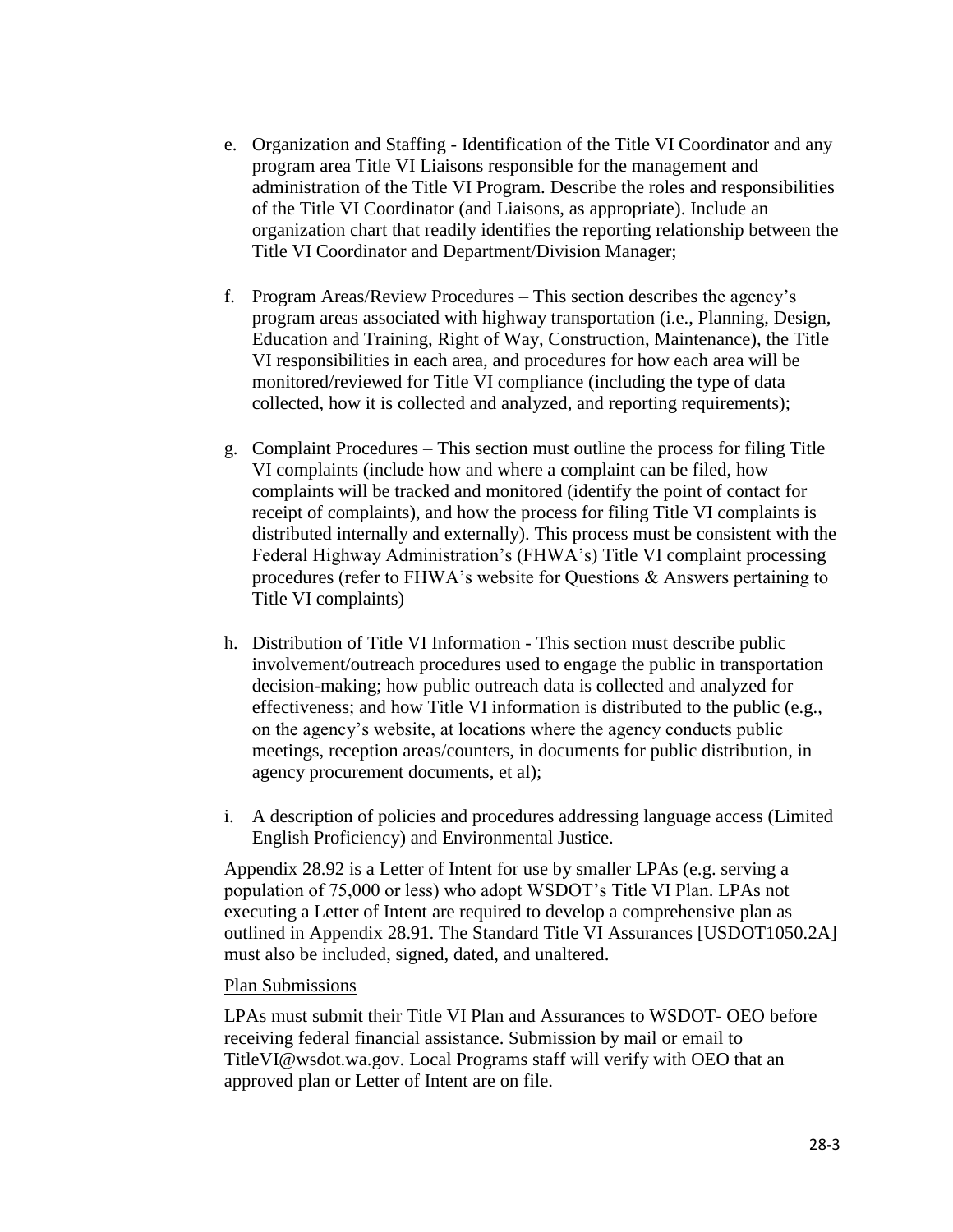OEO will review each plan for compliance with federal requirements. OEO may request supplemental information prior to approving an agency's Title VI Plan. OEO will provide written confirmation of a Plan's approval.

Once approved, the LPA must make the Title VI Plan/Letter of Intent available to the public (e.g., posted on the LPA's website, et al). The Title VI Plan and Letter of Intent are vital documents, and therefore are subject to translation in other languages, as appropriate.

Revisions to the Title VI Plan or Letter of Intent

Plans and Letters of Intent must contain current contact information for the LPA staff responsible for implementing the Title VI program. When the LPA makes a substantial change to its Plan, the LPA must submit revisions to WSDOT-OEO within 30 days of the effective date of a substantial change.

Substantial changes requiring revisions include but are not limited to changes in an LPA's CEO, changes in the LPA's Title VI Coordinator, and administrative changes in program structure.

WSDOT will notify LPAs having adopted WSDOT's Title VI Plan (e.g., agencies with populations under 75,000 using the Letter of Intent), of any substantial changes made to WSDOT's Title VI Plan. When an LPA submits a new request for federal financial assistance, the LPA must submit an updated Letter of Intent to WSDOT. When the LPA's population exceeds 75,000, the LPA is required to develop its own Title VI Plan.

### **28.3 Standard Title VI Assurances**

The USDOT Standard Title VI Assurances (Form LA28.94) are required of each recipient/subrecipient of federal financial assistance from FHWA. These assurances are an eligibility requirement tied to application and receipt of federal financial assistance from FHWA.

As a subrecipient, LPAs must submit a signed copy of the USDOT Standard Title VI Assurances to WSDOT with applications for federal financial assistance, and then update annually for the period during which federal financial assistance is extended.

The LPA is expected to comply with all terms of the Assurances. This includes the insertion of Appendices A, B, C, D, and E (in their entirety) in documents for which they pertain. For example, LPAs are required to insert the following notification, unaltered, in all solicitations for bids for work or material subject to the regulations and made in connection with Department programs and, in adapted form, all proposals for negotiated agreements:

*"The recipient, in accordance with Title VI of the Civil Rights Act of 1964, 78 Stat. 252,42 U.S.C. 2000d to 2000d-4 and Title 49, Code of Federal Regulations, U.S. Department of Transportation, Subtitle A, Office of the*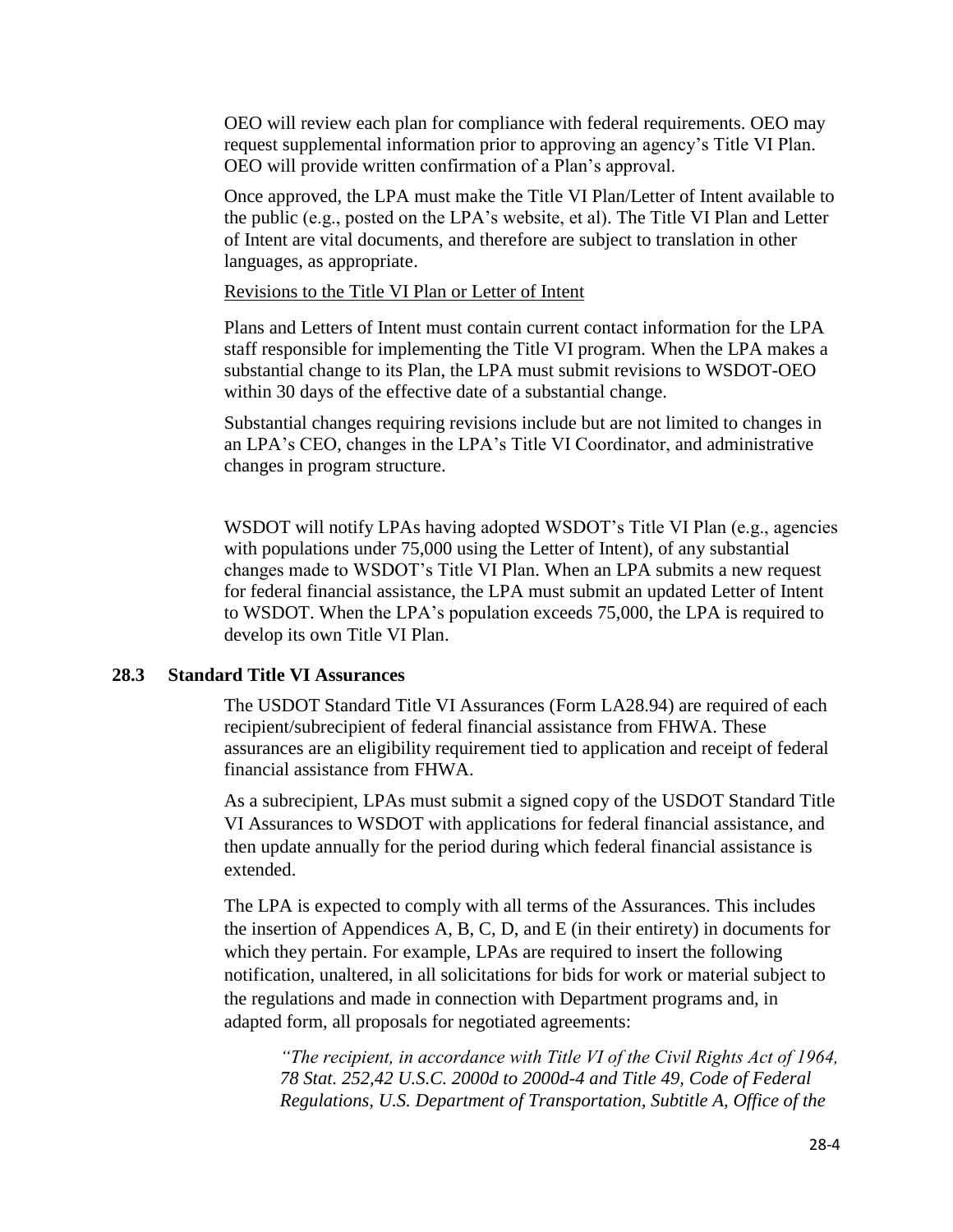*Secretary, Part 21, Nondiscrimination in Federally-assisted programs of the Department of Transportation issued pursuant to such Act, hereby notifies all bidders that it will affirmatively ensure that in any contract entered into pursuant to this advertisement, disadvantaged business enterprises as defined at 49 CFR Part 26 will be afforded full opportunity to submit bids in response to this invitation and will not be discriminated against on the grounds of race, color, national origin, sex, handicap/disabled, age in consideration for an award."*

In addition, the LPA must insert the clauses in "Appendix A" and "Appendix E" (verbatim) of the Standard Title VI Assurances (USDOT1050.2A) in every contract subject to the Act and the Regulations; insert the clauses in "Appendix B" in any deed when the United States conveys land or property to the LPA; and insert the clauses in "Appendix C" and "Appendix D" in any deeds, licenses, leases, permits or similar instruments; e.g., Tenancy Agreements associated with the transfer of real property, construction or use of, or access to, space on, over, or under real property acquired or improved under the applicable program, project, or activity.

The appendices referred to above are required as a condition for receiving federal financial assistance. These appendices are part of the contract/grant/permit/loan agreement and instruct the applicant against taking specified actions, requires that specified remedial actions be taken, and/or provides for other appropriate relief. When granted assistance, the terms of the agreement become effective and are attached as a condition to the financial assistance agreement.

If the LPA extends federal financial assistance to others, they are considered "subrecipients" subject to the same requirement for submitting signed USDOT Standard Title VI Assurances. The LPA's Title VI Coordinator has a responsibility to periodically conduct Title VI reviews of the LPAs processes/procedures to ensure that agency policies, procedures, and/or actions do not have unintentional Title VI consequences.

#### **28.4 Annual Title VI Accomplishments and Goals Report**

All LPAs must submit an annual report to WSDOT that describes the previous year's Title VI accomplishments and outlines the LPA's Title VI goals for the upcoming year.

The annual report must contain transportation activities that occurred during the previous year including demographic data collection summaries, report complaints and their resolution, as well as goals and planned efforts for the coming year. The Annual Title VI Accomplishments and Goals Report template is included in Appendix 28.93**.**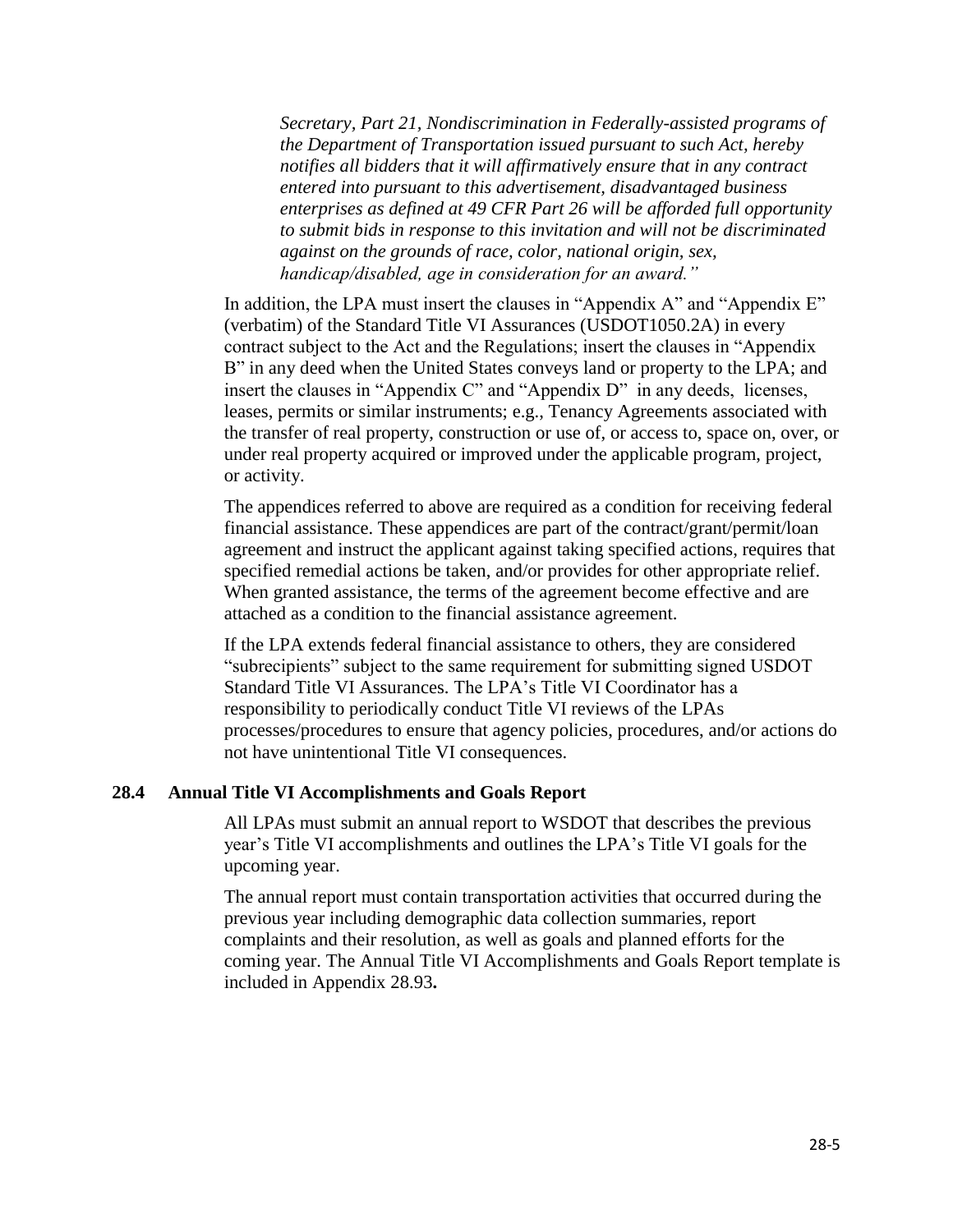| Name of City/Town | Reporting period | Due date | <b>Overdue Notices Sent</b> |
|-------------------|------------------|----------|-----------------------------|
| $A - E$           | Jan - Dec        | Feb. 1   | Mar. 1                      |
| $F - M$           | April - March    | May 1    | June 1                      |
| $N - R$           | July - June      | Aug. 1   | Sept. 1                     |
| $S - Z$           | Oct - Sept       | Nov. $1$ | Dec. 1                      |

The schedule for submitting annual reports to WSDOT OEO is:

Each annual Accomplishments and Goals Report must include a current signed Standard Title VI Assurances document (USDOT1050.2A), Form LA28.94.

WSDOT-OEO will monitor progress towards goals and compliance of each LPA's annual report. OEO staff may reply with a list of recommendations of areas needing improvement.

# **28.5 Title VI Complaint Investigations**

Any person or group who believes they were discriminated against based on race, color, or national origin in programs, services, or activities where there is federal assistance may file a Title VI complaint.

Complaints related to the federal-aid highway program may be filed with an LPA/MPO, WSDOT, FHWA Division Office, the FHWA Headquarters Office of Civil Rights (HCR), the USDOT Departmental Office of Civil Rights, or the United States Department of Justice. According to USDOT regulations, 49 CFR §21.11(b), a complaint must be filed no later than 180 days after the date of the last instance of alleged discrimination, unless the time for filing is extended by the processing agency.

Complaints should be in writing, signed, and filed by mail, fax, in person, or email. If a complainant phones a sub-recipient with allegations, they shall transcribe the allegations of the complaint as provided by phone and then send a written complaint to the complainant for correction and signature.

A complaint must contain the following information:

- The complainant's contact information, including: full name, mailing address, phone number (and best time to call), email address (if available);
- The basis of the complaint (e.g., race, color, national origin);
- The names of person(s) and/or agency/organization alleged to have discriminated;
- A description of the alleged discriminatory actions (include sufficient information to understand the facts that led the complainant to believe that discrimination occurred in a program or activity that receives federal financial assistance); and,
- The date(s) of the alleged discriminatory  $act(s)$  and whether the alleged discrimination is ongoing.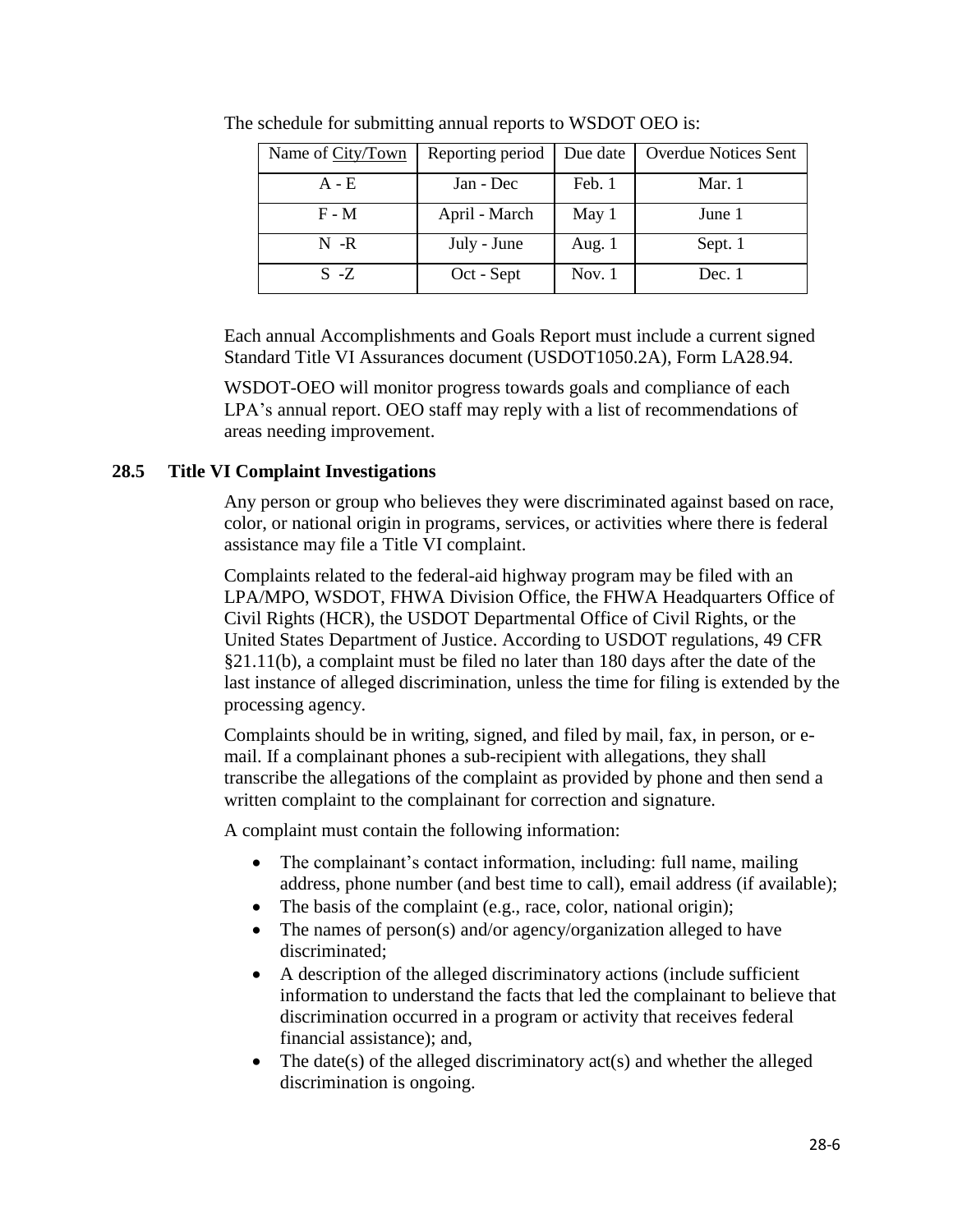(Sub)recipients must maintain a log of Title VI complaints and their disposition (including the results of any investigations). The record must be included in their Title VI Annual Accomplishments and Goals Report. Form 140-562LA contains a "sample" complaint log. (Sub)recipients should develop their own complaint log, inclusive of the information contained on WSDOT's log.

Retain records related to the complaint as long as the issue is open. Destroy records four years after the end of fiscal year in which the case is closed.

All Title VI complaints related to transportation-related programs and services must be forwarded to WSDOT-OEO for processing by FHWA.

> Washington State Department of Transportation Office of Equal Opportunity, Title VI Box 47314Olympia, WA 98466

WSDOT investigates complaints only if delegated by FHWA after acceptance of a complaint. FHWA is responsible for all determinations regarding whether to accept, dismiss, or transfer the complaint and finding no violation or failure to comply.

Complainants have the right to file a complaint directly with the federal funding agency. The following is the address where Title VI complaints may be filed directly with FHWA:

> Federal Highway Administration U.S. Department of Transportation Office of Civil Rights 1200 New Jersey Avenue, SE 8th Floor E81-105 Washington, DC 20590

CivilRights.FHWA@dot.gov

FHWA will render final decisions in all cases including those investigated by WSDOT. There are no administrative appeal forums in Title VI complaints. Once FHWA issues its final agency decision, the complaint is closed.

There is no prohibition against a complainant filing a Title VI complaint simultaneously with an LPA, WSDOT, and FHWA.

#### **28.6 Title VI On-site Reviews**

Compliance reviews are the responsibility of the primary recipient (e.g., WSDOT). WSDOT is required (by regulation) to conduct Title VI reviews of its subrecipients. These reviews provide WSDOT (and the federal funding agency) with evidence that the subrecipient is complying with the Title VI requirements, and that federal funds are not being spent in any way that results in discrimination (intentional or unintentional). On an annual basis, WSDOT will conduct Title VI on-site reviews of select subrecipients.

Selection of LPAs for on-site reviews is based on a formula that includes: the number of Title VI complaints filed; the population of the service area; the number of WSDOT funded projects; the number of federally funded projects; the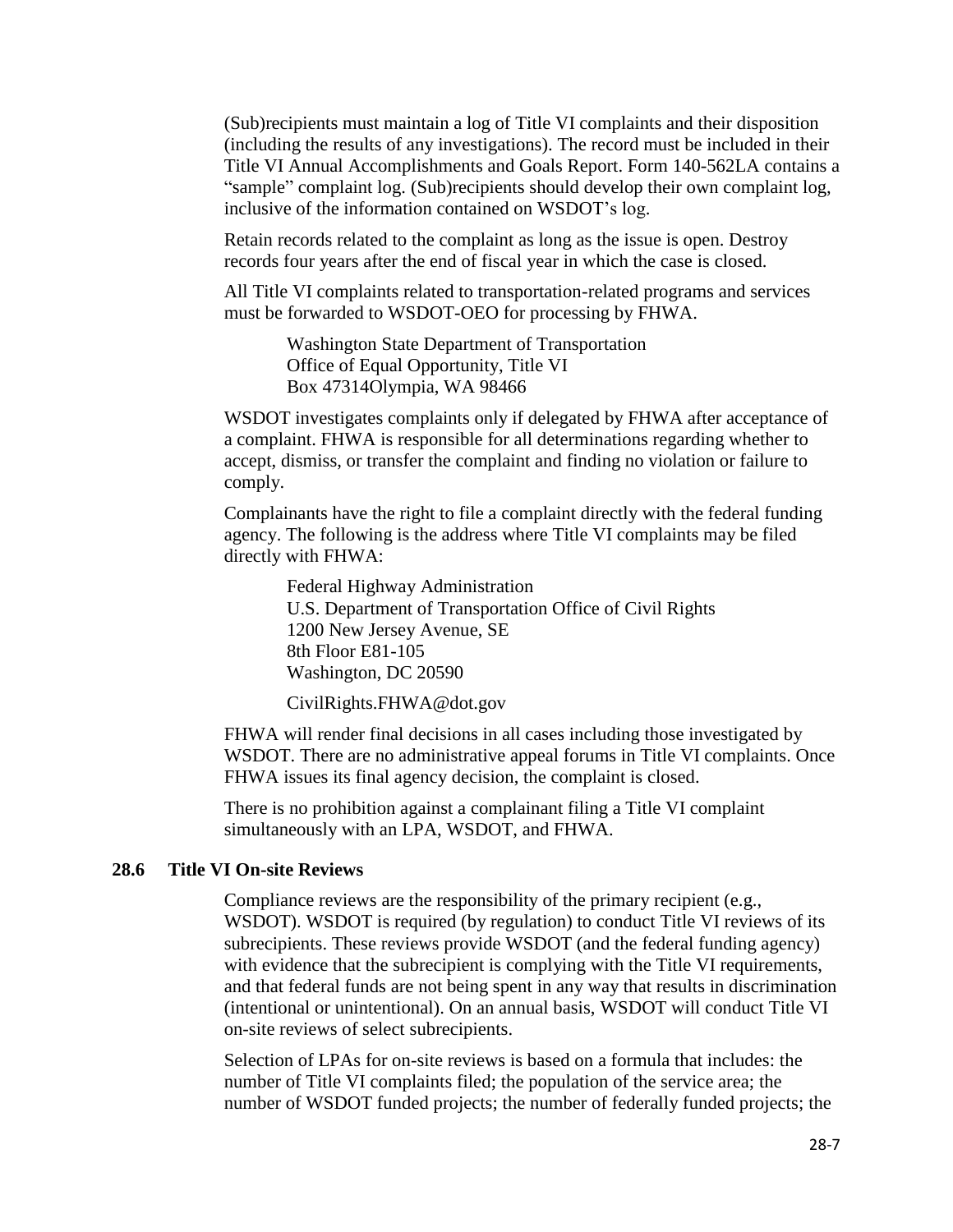LEP population; and the number of students at or below federal poverty standards; et al. At least four weeks prior to a scheduled on-site review, WSDOT will send the LPA written notification.

In an on-site review, the task of the reviewer is to evaluate whether the LPA is effectively implementing Title VI. As part of the review process, WSDOT staff will gather documentation and conduct interviews with LPA staff having Title VI responsibilities. The scope of on-site reviews will vary, based on the subrecipients' programs (e.g., Metropolitan Planning Organization, Local Agency Public Works/Transportation Department, et al). However, there are several review areas common to all such as distribution of Title VI information, data compilation and analysis, complaint processing training, public involvement activities, processes/procedures associated with each program area, et al. The intent of reviews is to assess subrecipient compliance, but also affords WSDOT Title VI staff an opportunity to provide LPAs with on-the-spot technical assistance and guidance related to observations made during the review.

#### Compliance Determinations:

If no deficiencies are identified during an on-site review, WSDOT may communicate this finding to the LPA at the conclusion of the review. A written notice of compliance will follow.

If deficiencies are identified during the review, the LPA will be informed of such deficiencies through written communication. The LPA will then have 90 days from the receipt of this notice to correct the deficiencies. In the event of a finding of noncompliance, Title VI staff will notify an LPA that it is within compliance only after the LPA has submitted evidence of a corrective action to WSDOT. If a local agency does not correct Title VI Program deficiencies identified by WSDOT in a timely manner, it may be subject to sanctions including the suspension of FHWA funding.

In addition to a review by WSDOT, the federal funding agency (e.g., FHWA) may also conduct Title VI reviews of subrecipients, as it deems necessary.

#### **28.7 Executive Orders**

Executive Order 12898, "Federal Actions to Address Environmental Justice in Minority Populations and Low-Income Populations" and Executive Order 13166, "Improving Access to Services for Persons with Limited English Proficiency" are based in Title VI.

#### Environmental Justice (EJ) – Executive Order #12898

Executive Order #12898 requires federal agencies to develop strategies to prevent, mitigate, and correct the possible high and adverse disproportionate burdens or environmental effects of an agency's programs, policies, and activities on minority and/or low-income populations. USDOT and FHWA policy requires recipients/subrecipients to incorporate Environmental Justice (EJ) principles throughout all programs and activities and ensure that the public (inclusive of minority and/or low-income populations) has access to information concerning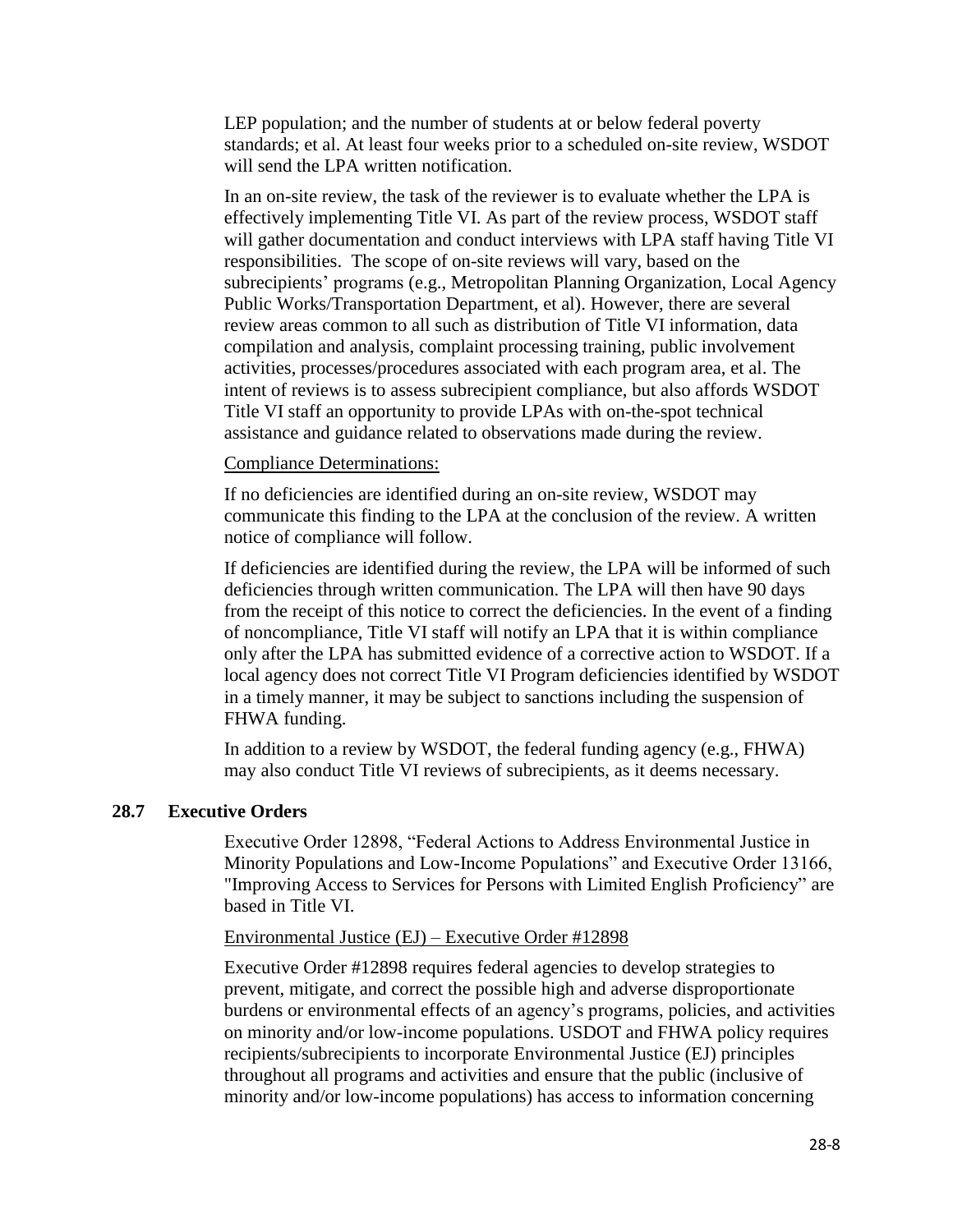environmental impacts of proposed actions. Federal statutes and policies require state and local governments that receive federal assistance to establish EJ procedures. Procedures for addressing environmental justice during project development (environmental review phase) are included in WSDOT Local Programs' NEPA Categorical Exclusion (CE) – A Guidebook for Local Agencies (for CE documents) and Chapter 458 of WSDOT's Environmental Manual (for Environmental Assessments (EAs) and Environmental Impact Statements (EISs)). EJ principles are expected to be incorporated in all phases of transportation decision-making, from planning to maintenance.

The summarized principles of Environmental Justice are to:

- Avoid, minimize, or mitigate disproportionately high and adverse human health and environmental effects, including social and economic effects, on minority and low-income populations;
- Ensure the full and fair participation by all potentially affected communities in the decision-making process; and
- Prevent the denial of, reduction in, or significant delay in the receipt of benefits by minority and low-income populations.

Minority and low-income communities have historically borne disproportionately high and adverse human health or environmental effect of transportation infrastructure projects. FHWA authorities define protected minority and lowincome populations as Black, Hispanic, Asian, American Indian, Alaskan Native, Native Hawaiian or Pacific Islander, and people with a median household income at or below the poverty level as defined by the US Department of Health and Human Services. The objectives of EJ are to convey issues in ways that are meaningful to various cultural groups; bridge cultural and economic differences that affect participation; use communication techniques that enable people to interact; and increase participation by underrepresented groups.

## Public Engagement

Public engagement and participation in decision-making is fundamental and essential in achieving equitable transportation that reflect the transportationrelated needs of all persons in the State of Washington.

LPAs must include a proactive public involvement process that provides complete public information, timely notice, full-public access to key decisions and supports early and continuing involvement of the public. The Public Involvement process includes the development of procedures for the collection and analysis of statistical data of public participants in, and beneficiaries of transportation programs; establishment of procedures to identify and eliminate discrimination; and identification and implementation of affirmative measures to ensure nondiscrimination.

For guidance on Public Involvement, refer to Chapter 4 of WSDOT Community Engagement Plan. MPOs with an FHWA approved public involvement plan should rely on their own plan and process.

Limited English Proficiency (LEP) – Executive Order #13166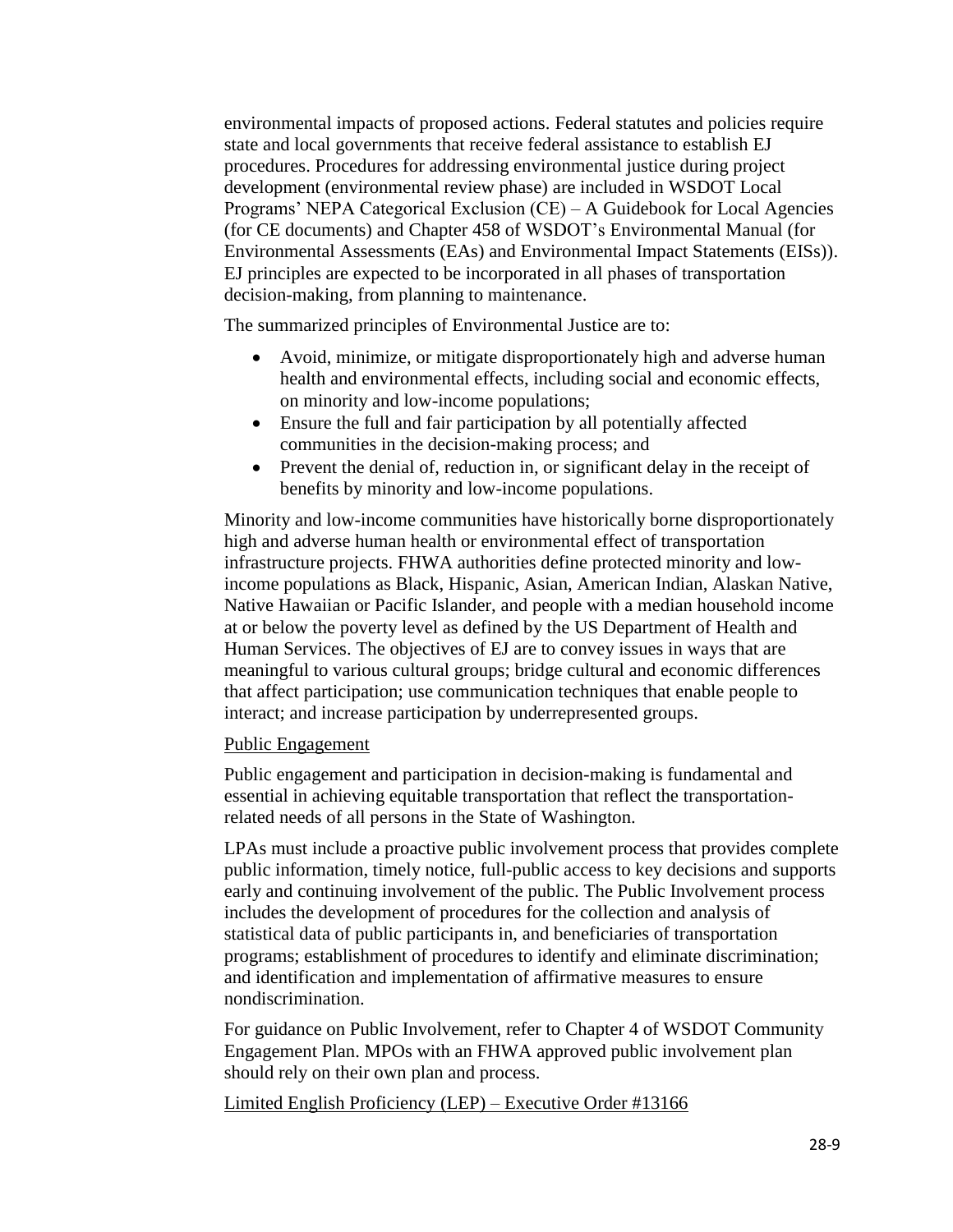Executive Order 13166 addresses nondiscrimination based on national origin by requiring agencies that receive federal financial assistance and their subrecipients to take reasonable steps to ensure that LEP persons have meaningful access to an agency's programs and services. LEP requirements may obligate a LPA to provide communications in a language other than English.

Limited English Proficiency (LEP) is a term used to describe individuals who are not proficient in the English language. Washington is home to millions of individuals from different cultures and backgrounds. A significant number are limited English proficient. The US Census data estimate for 2017 (factfinder.census.gov) indicates 7.6% of our State's population, or over 510,000 people five years old or older, speak English less than 'very well.'

Executive Order 13166 directs recipients of federal financial assistance to take reasonable steps to provide LEP individuals with meaningful access to programs, services, and activities. The following chart, although not complete, shows responsibilities relative to LEP services between LPAs and WSDOT-OEO.

| <b>Activity</b>                                                                                                     |   | <b>Responsibility</b> |  |
|---------------------------------------------------------------------------------------------------------------------|---|-----------------------|--|
|                                                                                                                     |   | Title VI              |  |
|                                                                                                                     |   | Program               |  |
| • Assessing and addressing the needs of eligible persons                                                            | X |                       |  |
| • Taking reasonable steps or ensuring that responsible steps are<br>taken to ensure meaningful access               | X |                       |  |
| • Developing and implementing monitoring control mechanisms to<br>ensure delivery of service and ongoing compliance | X |                       |  |
| • Compliance, monitoring, and oversight                                                                             |   | X                     |  |
| • Providing technical assistance and guidance                                                                       |   | $\mathbf{X}$          |  |
| • Reporting accomplishments and goals                                                                               |   |                       |  |

The key to providing meaningful access for LEP persons is to ensure effective communication exists between the LPA and the LEP person. To accomplish effective communication, the following are appropriate steps:

- 1. Conduct a demographic profile of existing population then use Four Factor Analysis to analyze the specific language services appropriate to provide.
- 2. Safe Harbor Provision, which outlines circumstances that can provide a "safe harbor" for recipients regarding translation of written materials for LEP populations.
- 3. Provide for oral language assistance.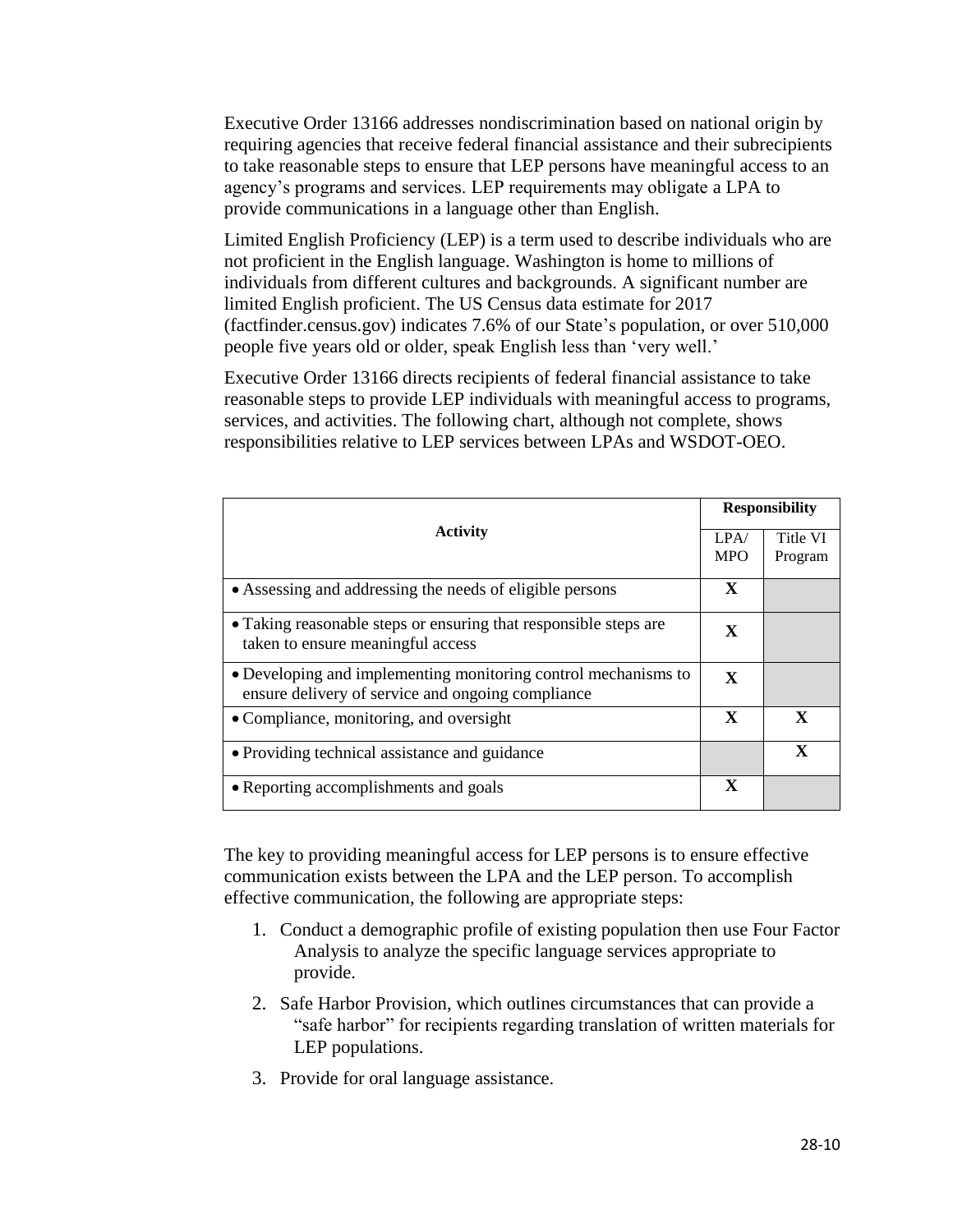- 4. Notify LEP customers of the availability of language assistance services.
- 5. Translate vital documents into languages other than English.
- 6. Train staff.
- 7. Develop written procedures.
- 8. Monitor and evaluate access to language assistance.

Washington State Department of Enterprise Services (DES) has various contracts for certified language services: translators, interpreters, 24/7 language line, etc. LPAs can use these National Association of State Procurement Officer (NASPO) contracts. https://des.wa.gov/services/contracting-purchasing/current-contracts

## *Guidance and Resources*

- Language Services to Limited English Proficient Beneficiaries, Federal Register/Vol. 66, No. 14/ Monday, January 22, 2001.
- The U.S. DOJ Policy Guidance, Enforcement of Title VI of the Civil Rights Act of 1964-National Origin Discrimination Against Persons With Limited English Proficiency, Federal Register/Vol. 65, No. 159/Wednesday, August 16, 2000 www.usdoj.gov/crt/cor/
- U.S. Department of Justice Clarifying Memorandum, dated October 26, 2001 www.usdoj.gov/crt/cor/lep/Oct26BackgroundQ&A.htm
- USDOT's LEP Guidance www.transportation.gov/civil-rights/civil-rights-awarenessenforcement/dots-lep-guidance
- FHWA's LEP handbook on LEP.gov.

#### **28.8 Corrective Action**

Effective compliance of Title VI requires that WSDOT take prompt action to achieve voluntary compliance in any instance of noncompliance.

If a subrecipient is out of compliance or believed to be out of compliance with Title VI, WSDOT-OEO has three potential remedies:

- 1. Resolve the noncompliance status or potential noncompliance status by voluntary means by entering into an agreement which becomes a condition of assistance;
- 2. Refuse to grant or continue assistance where voluntary compliance efforts are unsuccessful; or,
- 3. Refer the violation to the FHWA, FTA or Federal Aviation Administration (FAA), as appropriate, who will forward to the U.S. Department of Justice for judicial consideration when voluntary compliance efforts are unsuccessful.

LPAs should attempt voluntary compliance at the start in every noncompliance situation and pursue it through each enforcement action. Similarly, when an applicant fails to file an adequate assurance or breaches its terms, WSDOT-OEO will provide prompt notice on the nature of the noncompliance problem and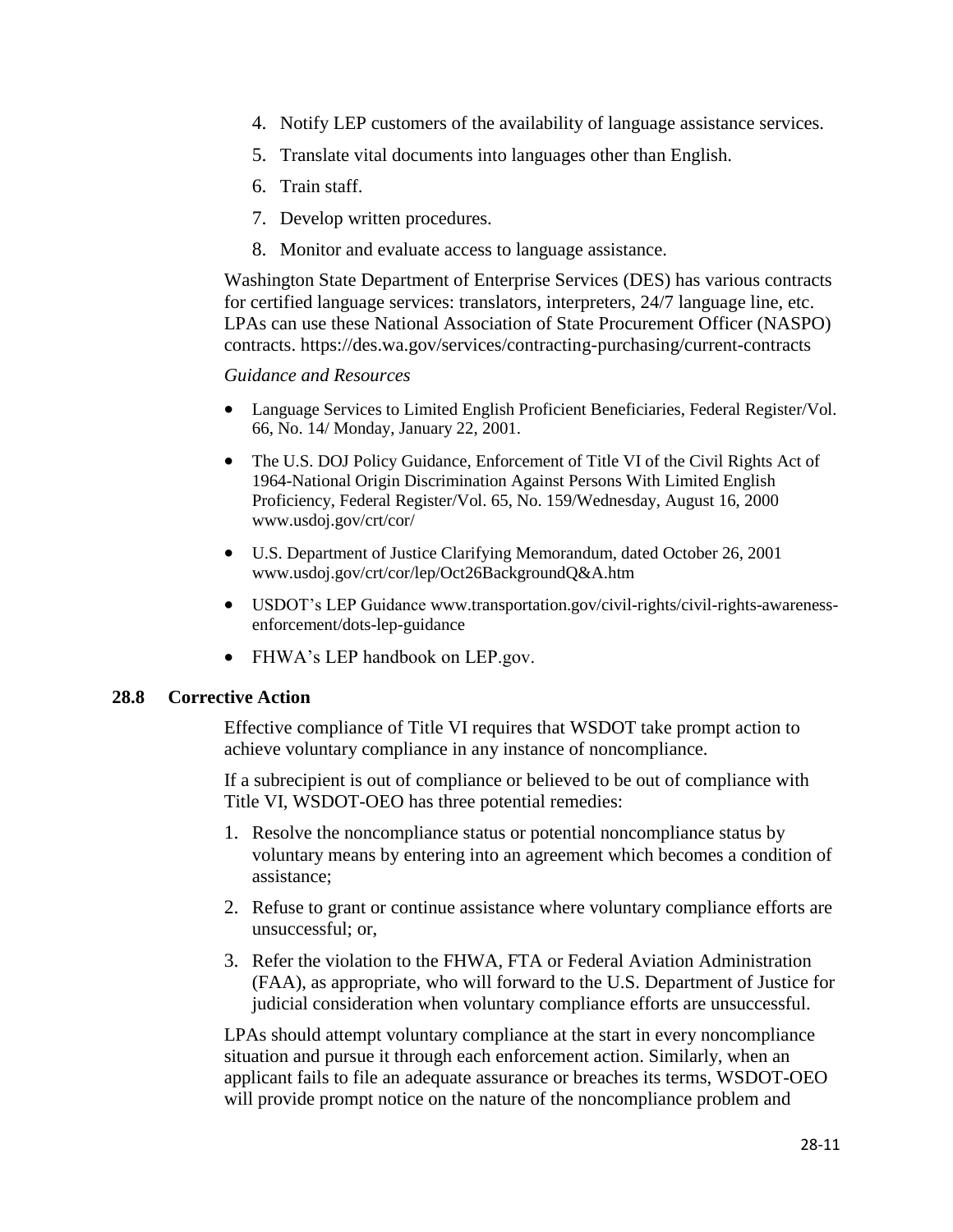identify possible consequences and an immediate effort made to secure voluntary compliance.

Oversight monitoring of contract/grant/permit/loan subrecipients is critical to ensuring compliance with Title VI. Upon notification of noncompliance from WSDOT, an LPA will be given 90-calendar days to submit corrective action(s). WSDOT can withhold federal funding and will notify FHWA when voluntary compliance is unsuccessful.

# **28.9 Data Collection**

The Nondiscrimination Agreement between the FHWA and WSDOT obligates recipients and sub-recipients alike to collect statistical data (race, color, national origin, sex, disability and age) of participation in and beneficiaries of the program and activities.

Data collection is key to ensuring that transportation programs, services, facilities and projects effectively meet the needs of "all persons" without discrimination; i.e., disproportionately benefiting or harming one group over another is a violation of Title VI. Timely and accurate data allow for better decision making and provide support and defensibility to the decisions made.

CFR 23, Ch.1, Part 200.9 (b. State Actions) (4) requires the State "develop procedures for the collection of statistical data of participants in and beneficiaries of State highway programs; i.e., relocates, impacted citizens and affected communities." We have assured FHWA to collect statistical data (race, color, national origin, sex, disability and age) on participation in and beneficiaries of the program and activities. Data collection by LPAs also provides measurable performance evidence related to Title VI when WSDOT reviews LPAs for compliance with Title VI.

Based on Title VI implementing regulations, each LPA is required to:

- 1. Provide for the collection of data and information to permit effective enforcement of Title VI.
- 2. Collect data about beneficiaries.
- 3. Analyze the data and information collected.
- 4. Eliminate discrimination, when found.
- 5. Take affirmative measures to ensure nondiscrimination.

## *Analysis*

Types of analysis to address compliance with Title VI:

- 1. Percent of benefits allocated to persons below vs. above poverty line.
- 2. Distribution of benefits (dollars, facilities, systems, projects) by groups and communities.
- 3. Impact of investments on income, race, gender, disability and age groups.